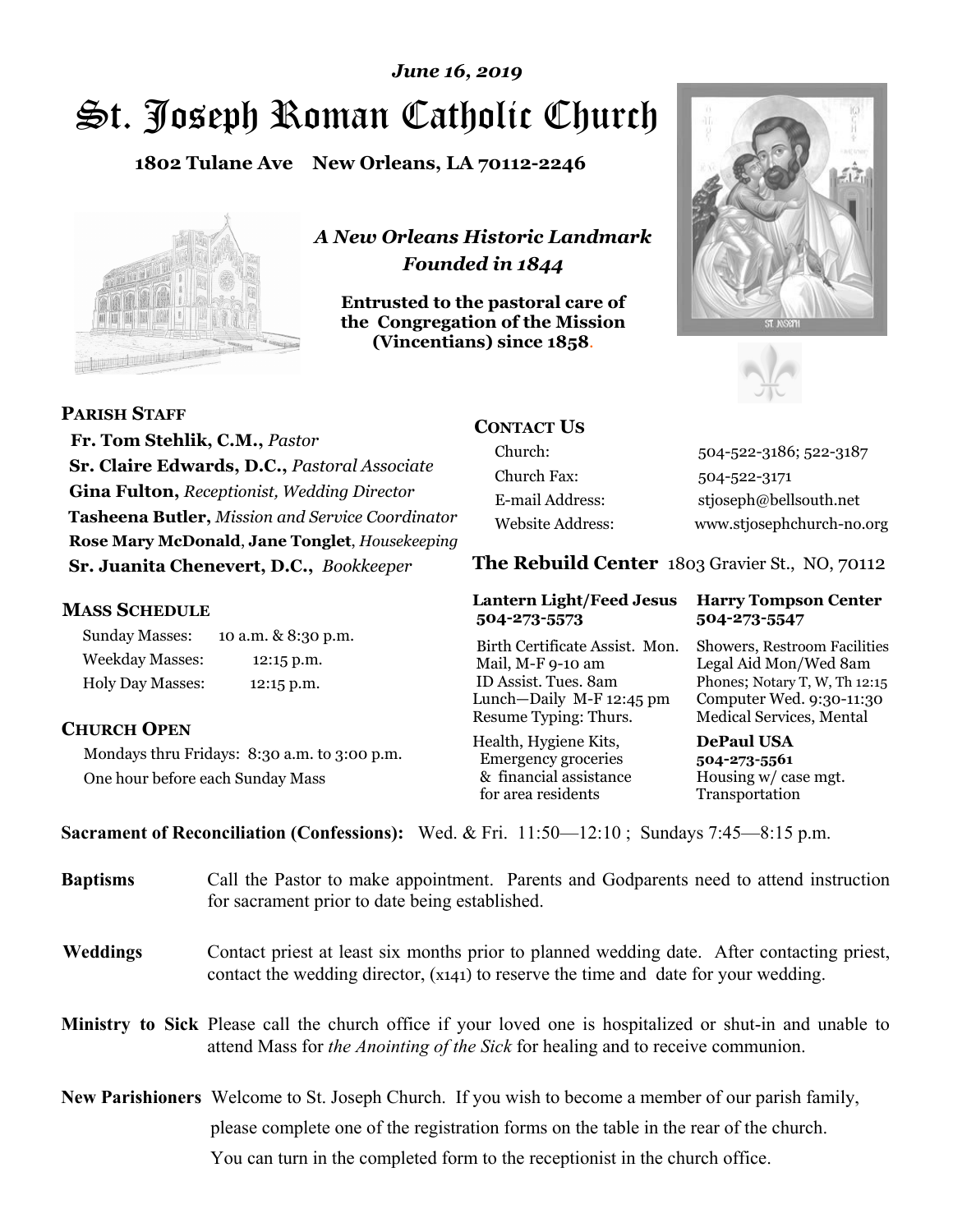**The Most Holy Trinity** June 16, 2019



**10:00 am Ted & Yvonne Kirn +; Dr. James McKinnie +; Wayne E. Jr.; Michael Hinojosa 8:30 pm** *St. Joseph Parishioners and Benefactors*

| Monday, June 17, 2019—<br>12:15 p.m. Kathleen McDonagh +                                  | <b>READINGS FOR THE WEEK</b><br><i>June 16,</i> One in Faith $\#1031$<br>Sunday, |
|-------------------------------------------------------------------------------------------|----------------------------------------------------------------------------------|
| Tuesday, June 18, 2019—                                                                   | Monday: 2 Cor 6:1-10; Ps 98:1-4; Mt 5:38-42                                      |
| 12:15 p.m. Fr. Tom                                                                        | Tuesday: 2 Cor 8:1-9; Ps 146:2-9; Mt 5:43-48                                     |
| Wednesday, June 19, 2019-St. Romuald                                                      | Wed.: 2 Cor 9:6-11; Ps 112:1-9; Mt 6:1-6, 16-18                                  |
| 12:15 p.m. Mary Teresa Power +; Grant Winand +                                            | Thursday: 2 Cor 11:1-11; Ps 111:1-8; Mt 6:7-15                                   |
| Thursday, June 20, 2019-                                                                  | Friday: 2 Cor 11:18-30; Ps 34:2-7; Mt 6:19-23                                    |
| 12:15 p.m. Dejong Family                                                                  | Saturday: 2 Cor 12:1-10; Ps 34:8-13; Mt 6:24-34                                  |
| Friday, June 21, 2019—St. Aloysius Gonzaga<br>12:15p.m. Charles J. Derbes, Jr. Family $+$ | Gn 14:18-20; Ps 110:1-4;<br>Sunday:<br>1 Cor 11:23-26; Lk 9:11b-17               |

#### **YOUR PRAYERS ARE ASKED FOR THE FOLLOWING PARISHIONERS , WHO ARE IN NEED OF HEALING:**

 Anthony Blaise, Clarke Bordelon, Lawrence & Mamie Brown, Cheryl Butler, Angelle Campbell; John Caron, John & Kathleen Gebbia, Sylvia Daily-Powell, Joseph Delay, Bernardine Dupre, Terry Eggleston, Linda Elwood, Heather Faircloth, Frances Fiegler, Darrell & Ramona Ford, Mark Eiserloh, Shirley Gaither, Roselyn Hansen, Sarah Hollier-Watkins, Marvin Johnston, Jim Karam, Bill Kroetz, Ken Kussman, Nowell Lacking, Landy Lanza, James Leung, Andrew Marino, Sara Marino, Priscilla Martin, Karen McCoy, Hazel McMiller, Donna Moore, Susan Orkus; Tina Roderfeld, Irelia Robinson; Bernie Saul; Pippy Sanders, Anita Schexnayder; Louise Sonnier, Mel & Gaspar Schiro; Theard Simms, Fr. Tom Stehlik, CM, Malcolm Taylor, Jane Tonglet, Fritz & George Tripkovich, Georgiana Prevost, Marion Vaughn, Frank Varela, Sr.,

Juanita Ware, Cathleen Ward, Warren Webster, Helen Wilson, Mary Willis, Lynn Williams, Charlie & JoAnn Slocum.

#### **SANCTUARY CANDLE AND MASS INTENTIONS**

 The Sanctuary Candle is burning this week to pray for the eternal rest of **Henry Eikel.** To reserve a date to burn the Candle in memory of someone or for a special intention, please call the church office (522-3186). The Sanctuary Candle offering is \$15 for one week. The offering for Mass intentions is \$5.00 per Mass.

#### **Come Holy Spirit** Pope Francis' Pentecost Homily exerpts

 peace to the disciples who were filled with terror and worry. "The Holy Spirit did not make things easier for them," he Celebrating Mass on the solemnity of **Pentecost** in St. Peter's Square, **Pope Francis** urged the faithful to implore the gift of the Spirit that makes us artisans of concord, sowers of goodness, apostles of hope. The Spirit brought life and said, "he didn't work spectacular miracles, he didn't take away their difficulties and their opponents. The Spirit brought into the lives of the disciples a harmony that had been lacking, his own harmony, for he *is harmony"*.

"The Spirit is peace in the midst of restlessness, confidence in the midst of discouragement, joy in sadness, youth in aging, courage in the hour of trial," he said. Without the Spirit, the Pope continued, our Christian life unravels, lacking the love that brings everything together. We need the Spirit of unity to regenerate us as Church, and as a human family.

He decried the temptation to "cling to our little group", so as to resist all contamination. "The Holy Spirit brings together those who were distant, unites those far off, brings home those who were scattered. He blends different tonalities in a single harmony, because before all else he sees goodness," he said. "He looks at individuals before looking at their mistakes, at persons before their actions" and explained that the Spirit shapes the Church and the world as a place of sons and daughters, brothers and sisters. Those who live by the Spirit, he said, "bring peace where there is discord, concord where there is conflict. Those who are spiritual repay evil with good. They respond to arrogance with meekness, to malice with goodness, to shouting with silence, to gossip with prayer, to defeatism with encouragement".

Pope Francis concluded his homily with the invitation to adopt the Spirit's way of seeing things: "Then everything changes: with the Spirit, the Church is the holy People of God, mission is the spread of joy, as others bec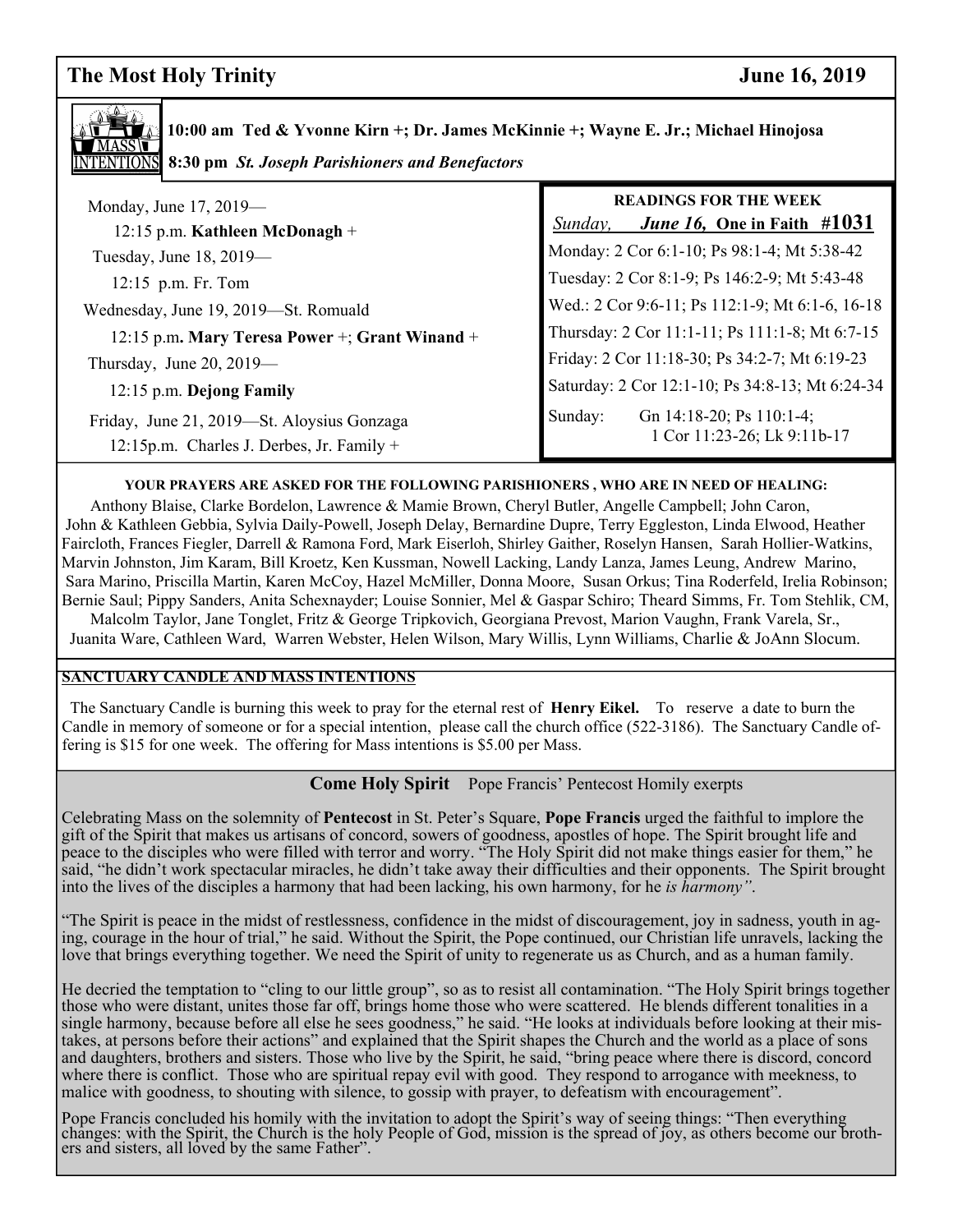The love of God has been poured out into our hearts through the Holy Spirit. *— Romans 5:5*

| <b>PARISH CALENDAR</b>                                           |
|------------------------------------------------------------------|
| 23 June Sunday—First Communions (10 am)                          |
| 30 June Sunday– Children's Liturgy of the Word (10 am & 8:30 pm) |

Ξ

**TREASURE & STEWARDSHIP**

 **Sunday, June 9….….….....\$ 5,365.00 Peter's Pence…..…….……\$1,070.00**   *Thank you for your generosity!* 

**Congratulations to the newly ordained:** Douglas Michael Busch, Daniel Steven Darmanin, David Michael Frank, Jr., Andrew Octavio Gutierrez, Daniel Chinedu Okafor, Leon Keller Poche, Jr., Andrew Charles Rudmann, and Damian Patrick Zablocki for the Archdiocese of New Orleans as Priests.

**Retrouvaille** is a program designed to provide help and support to **married couples** who are undergoing difficulties in their relationship. It has proven helpful to couples who are troubled and stressed, or if the relationship has grown cold and distant. The next Weekend will be June 28-30, 2019, at the William J. Kelly Retreat Center in Bay St. Louis, Mississippi. For registration and/or information, email retrouvaillenola@gmail.com or visit the website: https://www.helpourmarriage.org/ww.helpourmarriage.org/



That priests, with modesty and humility of their lives, commit themselves actively to a solidarity with those who are most poor.

 **Blessings and Congratulations to** 

### **Skylar Reece Gerard Finnan**

 Who was baptized last Sunday with water and the Holy Spirit

### **TODAY'S READINGS**

**First Reading** — The wisdom of God played on the surface of God's earth, finding delight in the human race (Prov. 8:22-31). **Psalm** — O Lord, our God, how wonderful you name in all the earth! (Psalm 8).

**Second Reading** — The love of God has been poured out into our hearts through the Holy Spirit (Romans 5:1-15).

**Gospel** — The Spirit of truth will guide you to the truth (John 16:12-15).

# **THIS IS THE HOLY TRINITY**

Today we celebrate the Holy Trinity, one of the great mysteries of our faith. Through this mystery we experience our relationship to God: Creator, Savior, and Spirit. This relationship is not easy to understand or to describe. Its complexity mirrors the complexity of all our relationships. We understand our relationships with our spouses, our children, our parents, and our friends only through daily give-and-take, annual rituals, and the life-changing moments we share. We understand our relationships as we live them. The relationships we have with those we love, and who love us, sustain us through an uncertain and difficult life.

 What is striking about today's readings is that each is incomplete. Each offers a description of a moment in our relationship, a memory of a time and an event even the experience may be beyond our ability to describe fully. Often that is what faith offers-a memory of what is possible, what is promised, what has been given and shared. A memory of eternity, of love beyond understanding is to be cherished and nurtured even if not fully understood.

#### **CHARTER FOR THE PROTECTION OF CHILDREN AND YOUNG PEOPLE**

In response to the Charter for the Protection of Children and Young People from the United States Conference of Catholic Bishops, the Archdiocese of New Orleans continues to make the Hot Line available for anyone who has been hurt or sexually abused by anyone who works for the Church. The Hot Line continues to be available; the number is (504) 522-5019. In continuing our commitment to support and to heal, we invite and encourage individuals who have been hurt or sexually abused recently or in the past by clergy, religious or other employees of the Archdiocese to call our Hot Line and your message will be received confidentially by a mental health professional. Anyone can make a direct call during regular business hours to the Victims' Assistance Coordinator at (504) 861-6253.